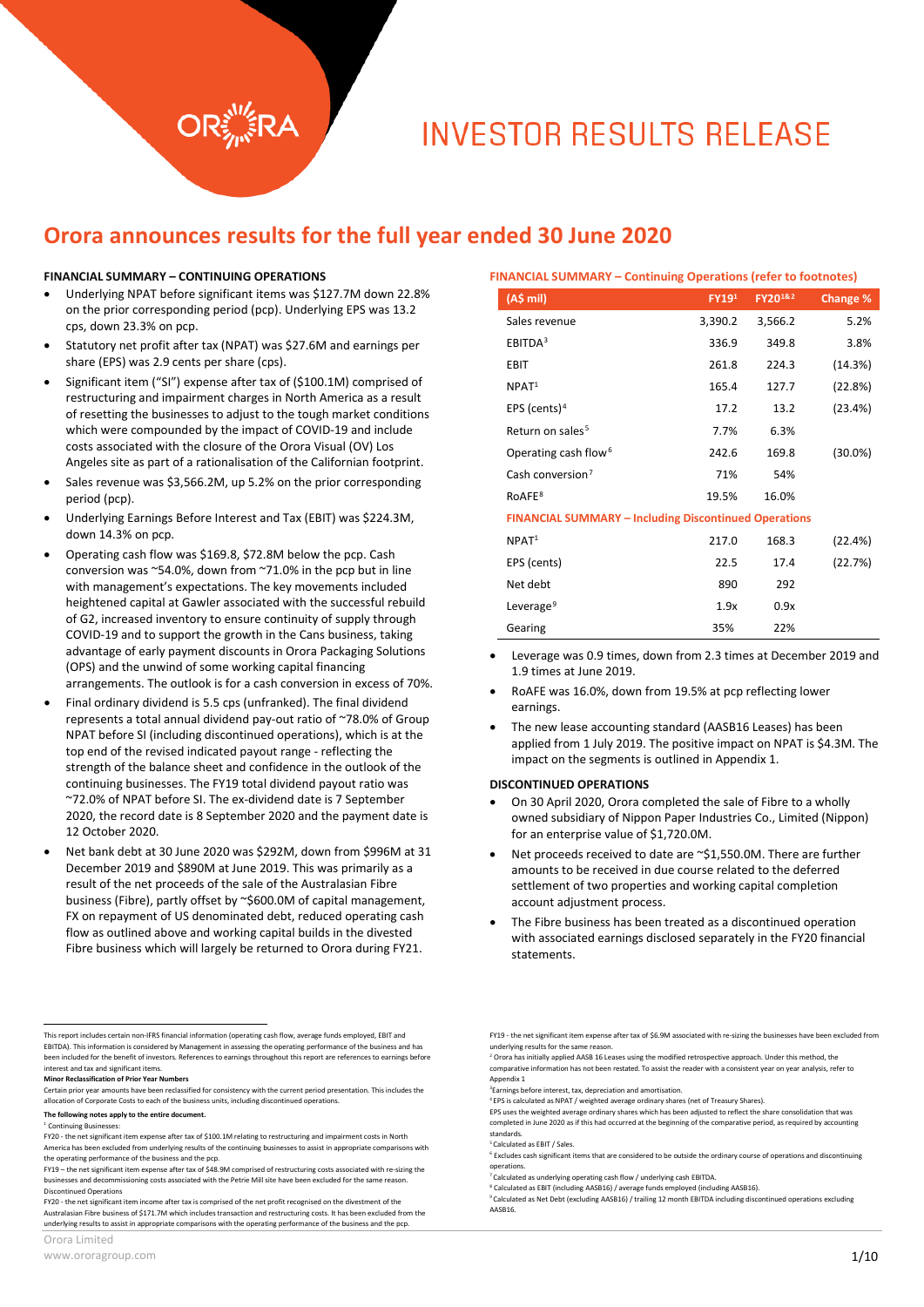

# **CAPITAL MANAGEMENT**

- Orora has today announced an on-market buyback $10$  of up to  $10$ percent of issued share capital, representing ~96.5 million shares. The buyback is expected to cost approximately \$230M<sup>[11](#page-1-1)</sup>. The buyback will commence in September 2020.
- As announced in May 2020, the Board's preference is to pursue growth investment opportunities.
- However in the absence of imminent opportunities in ANZ and with a focus on organic growth in the North American businesses, return of excess capital to shareholders is considered appropriate.
- The buyback reflects the strength of Orora's balance sheet, current liquidity position and the strong cash generation capability of the Group's businesses (targeting a Group cash conversion of greater than 70% in FY21).
- The Dividend Reinvestment Plan will be suspended for the final dividend and is expected to be suspended while the on-market buyback is undertaken.
- Shareholders need to ensure their account details are up to date by 8 September 2020 (record date) in order to receive their dividend payment on 12 October 2020.

#### **STRATEGY UPDATE**

- With the announcement of the sale of Fibre, Orora has completed a review of its strategy.
- The review focused on:
	- o A critical assessment of the industries and markets in which Orora operates and trends that will influence future performance
	- o Confirming Orora's key competencies and points of competitive advantage
	- o Clarifying the key areas of opportunity and challenge within the existing portfolio and key actions to address
	- o Identifying potential new opportunities for Orora to leverage its core competencies to expand its products and services over time.
- A set of strategic pillars have since been established to support Orora to execute its objective to become a leading sustainable packaging solutions company. These are:
	- o Optimise and grow through operational improvement and best in class execution
	- o Enhance and expand core products and services to enhance Orora's customer value proposition
	- o Enter new segments that are complementary to Orora's capability set.
- These pillars form a critical part of Orora's refreshed blueprint for shareholder value creation.
- A set of initiatives aligned to these pillars have been identified and prioritised with projects underway and further opportunities to be explored during FY21 and beyond.
- Orora's strategy is expected to continue to generate strong cash flows from the core business operations. Deployment of this cash flow will be a combination of investments in the core businesses, distributions to shareholders (ongoing dividend and/or capital management), as well as strategic acquisitions that enhance Orora's product and service offering.
- Any future growth initiatives will be assessed in the context of a rigorous approach to capital allocation ensuring that only valueadding investments that meet Orora's return criteria (to generate a return with an appropriate premium to WACC depending on risk of the investment) are undertaken. In driving growth, any investment

<span id="page-1-0"></span><sup>10</sup> An Appendix 3C was released today. It is intended that the buyback will commence no earlier than 14 September 2020.<br>Orora reserves the right to vary, suspend or terminate the share buyback at any time and to buy back million shares.

<span id="page-1-1"></span>11 Based on Orora's closing share price on 19 August 2020 of \$2.39.

will be supplemented by an ongoing focus on improving operational efficiency and supported by increased innovation and sustainability within the base businesses.

### **COVID-19 IMPACT AND RESPONSE**

- At the beginning of the pandemic, Orora activated its Risk Management Team (RMT) who continue to steward the Company's response across people, operations, suppliers and customers.
- Local safety, HR and operational teams were then mobilised to address each of the identified risks with requirements to report back via the RMT.
- Orora's response comprises three key focus areas: safety, health and wellbeing, customers and supply chain, and active financial management.
- Orora was swift to implement a range of health and safety measures to respond and mitigate any risk of transmission of COVID-19 at its sites and team members working remotely.
- Orora is working with its customers to ensure continuity and quality of supply. Procurement and operational teams continue to work with vendors to preserve ongoing supply.
- While Orora's businesses worked hard to mitigate the impact of COVID-19, as disclosed in May, the total net EBIT impact of COVID-19 was ~\$25.0M, with ~90% of the earnings disruption occurring in North America.
- COVID-19 has impacted many end market segments serviced by Orora Visual (OV) in North America and the uncertainty in terms of recovery is the primary reason for the impairment charge.
- Despite the initial impact of COVID-19, the businesses have adapted and performance in North America has recently stabilised.

#### **SIGNIFICANT ITEMS**

- Total significant items during the year amount to income after tax of \$71.6M and consist of the following:
	- o Continuing Businesses A significant item expense after tax of \$100.1M comprising restructuring and impairment charges in North America as a result of resetting the businesses to adjust to the tough market conditions which were compounded by the impact of COVID-19 and included costs associated with the closure of the OV Los Angeles site as part of a rationalisation of the Californian footprint.
	- o Discontinued Operations –significant item income after tax of \$171.7M in respect of the net profit recognised on the sale of Fibre which includes transaction and restructuring costs.

# **SUSTAINABILITY UPDATE**

- As part of Orora's sustainability agenda, new Eco Targets have been set which build on the success of the previous 5-year targets, which were met in FY19.
- The aim is for a 5% improvement on each Eco Target ratio for the Production and Distribution businesses across  $CO<sub>2</sub>e$ , waste to landfill, and water use, by 30 June 2024.
- Each Target is measured as intensity against production related metrics specific to the activities of each business division.
- The targets reflect the primary activity of each of the business units. These are divided into those which produce packaging; measured against tonnes produced, and those that distribute packaging; measured against floor space square metres.

#### **BOARD UPDATE**

• A new Safety, Sustainability and Environment Committee of the Board has been formed, which is chaired by Ms Abi Cleland.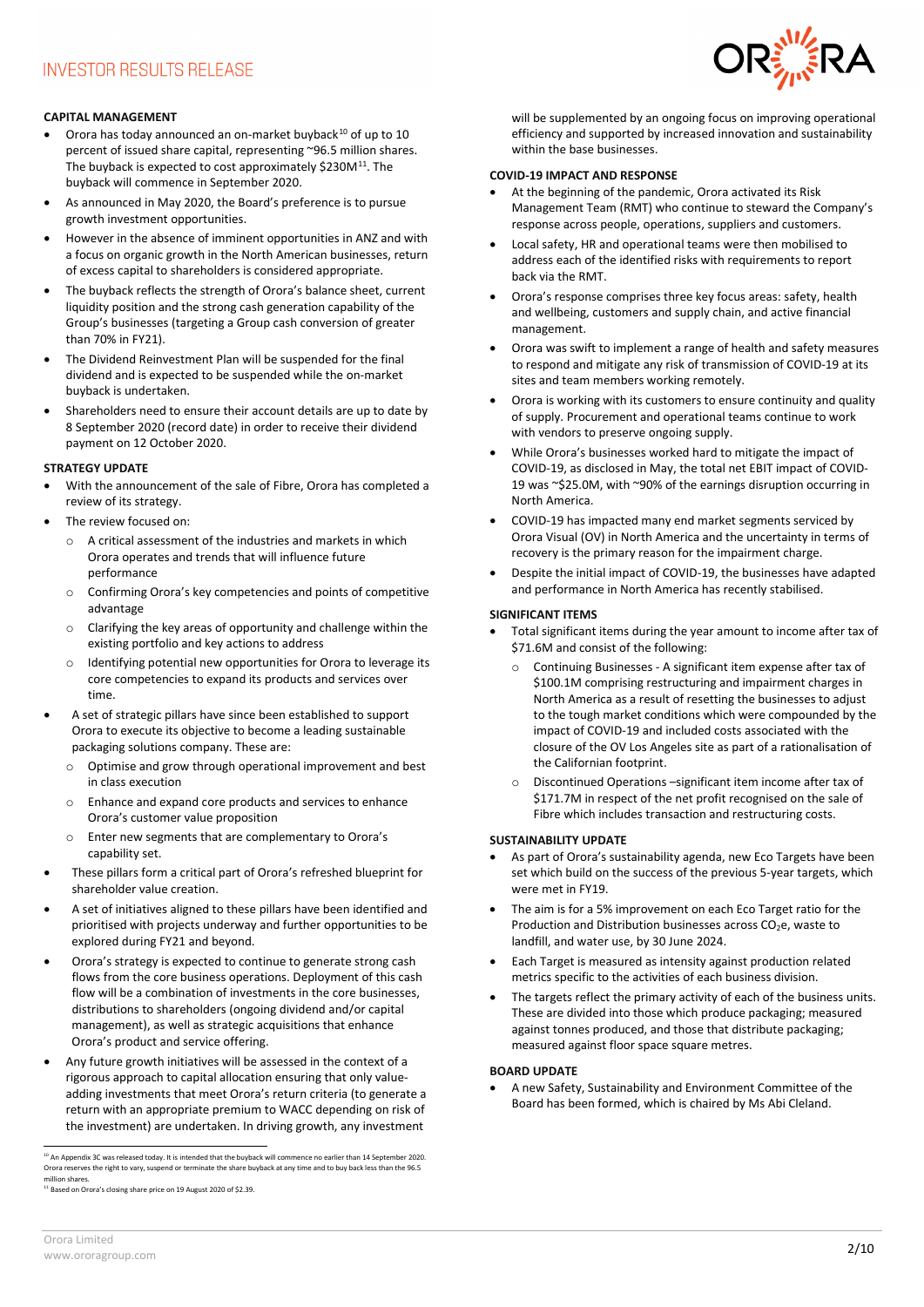# **INVESTOR RESULTS RELEASE**

effective 12 February 2020. Mr Rob Sindel, who joined the Board in March 2019 , was appointed as the Chairman of the Board at the same time. Mr John Pizzey retired from the Board, effective 31 May 2020. Mr Tom Gorman, who joined the Board in Sep tember 2019 , is the new chairman of the Human Resources Committee.

# **CONTINUING OPERATIONS SEGMENT HIGHLIGHTS**

- Australasia EBIT down 7.4% to \$147.2M
	- o The lower earnings were the result of previously announced cost headwinds in Glass (G2 rebuild unrecovered overheads and gas) , higher insurance costs, negative impacts of COVID -19 and operational inefficiencies caused by volatility in volumes across the footprint and unfavourable mix in Glass. These headwinds were partially offset by the continued growth in Cans volumes and earnings ;
	- o The rebuild of the G2 furnace and forming line upgrade were successfully completed; and
	- o The positive impact from lease accounting on EBIT was \$1.1 M
- North American EBIT was down 25.0% to \$77.1M
	- o In local currency, EBIT was down 29.6% to US\$51.8M;
	- o Despite lower underlying earnings in OPS from volume headwinds in some regions , which was compounded by COVID - 19, the gross margin percentage continues to improve and was higher in 2H20 than 1H20;
	- o The earnings improvement program initiatives (including restructuring activities) announced in 1H20 continue to gather traction and are being expanded upon as the process matures. Benefits derived from these programs are expected to continue into FY21 and beyond;
	- o The integration of Pollock Orora was disrupted by COVID -19 but revenue synergies , from introducing a range of health, sanitation and safety products through the broader Landsberg business , are ahead of expectation;
	- o Measures to contain the spread of COVID -19 resulted in the widespread closure of retailers across North America which had a direct impact on the OV business with a decline in revenues and earnings in 2H20;
	- o Management remains committed to OV and while economic recovery may take time, some recent new customer wins including in the targeted grocery supermarket segment, indicate a more defensive base and the opportunity to drive improved earnings and returns into the future;
	- o The positive FX translation impact on US dollar denominated earnings for the North American segment was \$4.9M on pcp; and
	- o The positive impact from lease accounting was \$18.4M (US\$12.3M).

# **OUTLOOK**

As previously announced, Mr Crist Roberts retired from the Board<br>contributed that the Mark and the animal of the animal of the Mark and the Mark and the Mark and the Mark and the Christian State Christmas (Although the Boa Orora expects the challenging and uncertain market conditions to persist for the foreseeable future. Despite the current COVID -19 pandemic, Orora's businesses qualify as essential services providers in both Australasia and North America and are therefore able to continue to operate. A number of improvement initiatives have been successfully implemented across the Orora businesses and pleasingly North American financial performance has stabilised. A further update will be provided at the AGM in October .

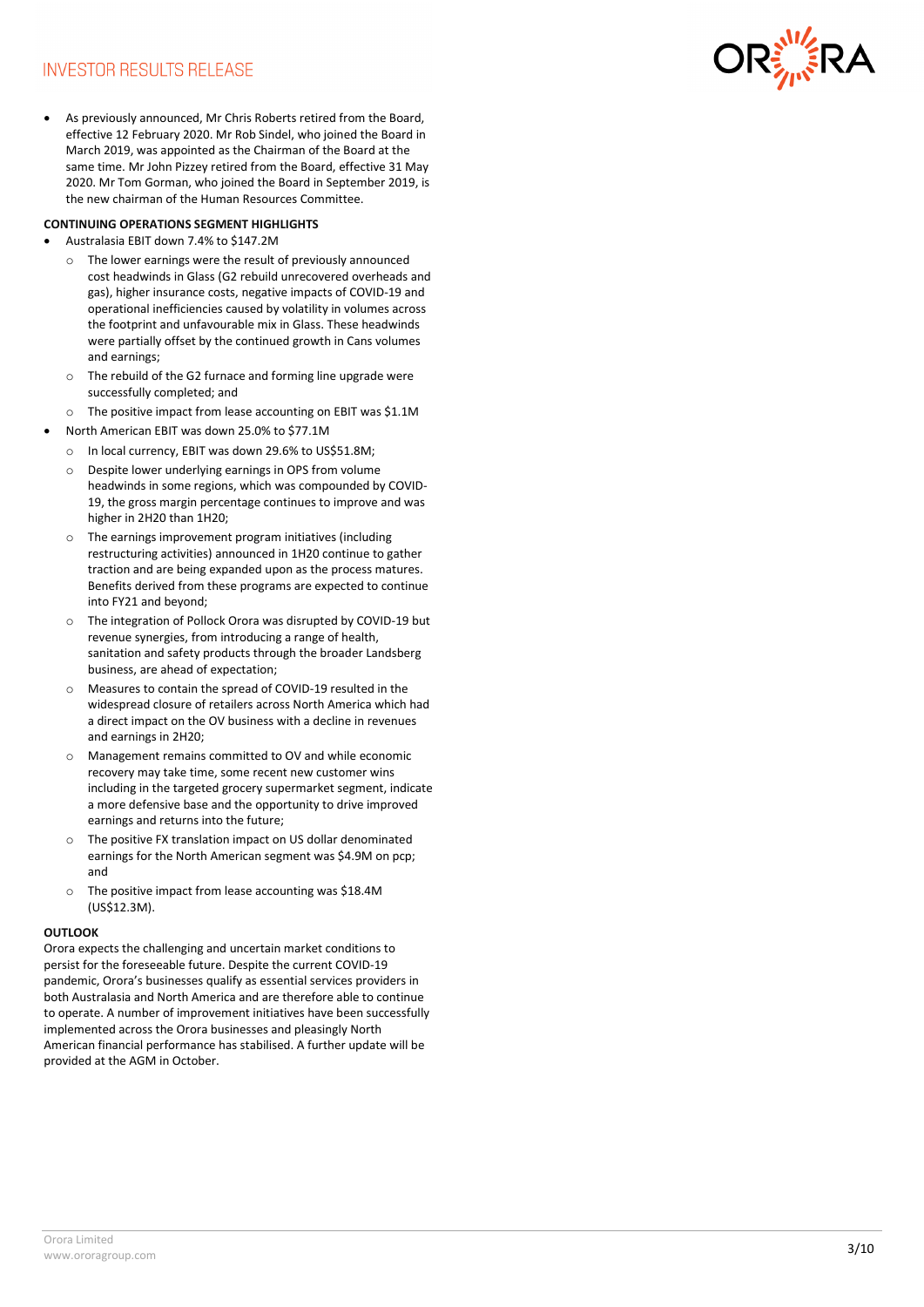# **REVENUE**

- Sales revenue of \$3,566.2M was up 5.2% on pcp, driven by:
	- o OPS increasing revenue by 3.4% in local currency terms, primarily from the acquisition of Pollock Orora which completed in December 2018. Underlying sales volumes were down on the pcp;
	- o Volume and revenue growth in Cans, while Glass volumes and revenues were down marginally on the pcp; and
	- o \$170.7M positive FX impact on US dollar denominated North American sales, on pcp.
- Underlying sales in Australasia increased approximately 2.9% after taking into account the pass through of lower aluminium prices.

# **EARNINGS BEFORE INTEREST AND TAX**

- EBIT decreased by 14.3% to \$224.3M, and was attributable to: o ~\$25.0M related to the impacts of COVID-19;
	- o Lower earnings in North America from volume weakness in some regions; and
	- o Unrecovered overheads associated with the rebuild of G2, rising input costs and weaker volumes and mix in Glass.
- Earnings decline was partially offset by:
	- o Stronger Cans volumes and earnings;
	- o Delivery of profitability improvement initiatives in OPS and acceleration of synergies from Pollock Orora related to the Health & Safety segment;
	- o The positive impact from lease accounting of \$19.5M; and
	- Positive translational FX impact from US denominated earnings of \$4.9M on pcp. US dollar earnings were translated at AUD/USD ~67.0 cents in FY20, compared to ~72.0 cents in pcp.
- Going forward, foreign exchange translation sensitivity on EBIT and NPAT to a 1 cent move in the AUD/USD on an annualised basis is approximately \$1.2M and \$0.3M respectively.

# **BALANCE SHEET**

- Key balance sheet movements since June 2019 were:
	- o Decrease in other current assets was largely driven by the receivables, inventory and other current assets included in the sale of Fibre of \$514.8M. Collections performance across the continuing businesses improved, which combined with lower sales activity in North America in Q4, reduced overall receivable balances. These reductions were partially offset by tax instalments paid in advance, inventory builds to maintain continuity of supply in COVID-19 environment as well as to support growth in Cans and the unwinding of some working capital financing. The FX impact was \$9.6M (increase);
	- o Net property, plant and equipment (PP&E) decreased by \$1,093.8M with \$1,145.4M being disposed of with the sale of Fibre. Capex for FY20 for the continuing operations was \$112.4M which included spend on the following major items: new warehouse development, the G2 rebuild and upgrade of a forming line at Glass, a flexo folder gluer in OPS and fabric printing equipment in OV to harmonise and expand the service offering. Depreciation for the continuing business during the period was \$67.5M. The FX impact on PP&E was \$0.1M (increase);
	- o Intangible assets decreased by \$178.9M with \$106.4M related to impairments, largely at OV. \$78.7M of intangible assets were included with the sale of Fibre. Amortisation for the period was \$12.1M, while investments in digital platforms and software upgrades totalled \$5.8M. The FX impact was \$12.5M (increase);
	- o The introduction of AASB16 Leases has meant that Right of Use (ROU) Assets and Lease Liabilities are now brought onto the balance sheet (effective 1 July 2019). ROU Assets of \$217.3M

# **Revenue Summary**

| (A\$ mi)                   | <b>FY19</b> | <b>FY20</b> | Change % |
|----------------------------|-------------|-------------|----------|
| Australasia                | 778.7       | 785.9       | 0.9%     |
| North America              | 2,611.5     | 2,780.3     | 6.5%     |
| <b>Total sales revenue</b> | 3,390.2     | 3,566.2     | 5.2%     |

### **Earnings Summary**

**(EBIT)**

| (A\$ mi)      | <b>FY19</b> | <b>FY20</b> | Change %  |
|---------------|-------------|-------------|-----------|
| Australasia   | 159.0       | 147.2       | $(7.4\%)$ |
| North America | 102.8       | 77.1        | (25.0%)   |
| <b>EBIT</b>   | 261.8       | 224.3       | (14.3%)   |

| <b>Balance Sheet (A\$ mil)</b>        | 30/06/19 | 30/06/20 | Change % |
|---------------------------------------|----------|----------|----------|
| Cash                                  | 70       | 107      | 52.6%    |
| <b>Other Current Assets</b>           | 1,375    | 948      | (31.1%)  |
| Property, Plant &<br>Equipment        | 1,766    | 672      | (62.0%)  |
| Intangible Assets                     | 615      | 436      | (29.1%)  |
| Investments & Other<br>Assets         | 92       | 120      | 30.3%    |
| <b>ROU Assets</b>                     |          | 217      |          |
| <b>Total Assets</b>                   | 3,918    | 2,500    | (36.2%)  |
| <b>Interest-bearing Liabilities</b>   | 960      | 399      | (58.4%)  |
| Payables & Provisions                 | 1,313    | 789      | (39.9%)  |
| <b>ROU Liabilities</b>                |          | 279      |          |
| <b>Total Equity</b>                   | 1,645    | 1,032    | (37.2%)  |
| <b>Total Liabilities &amp; Equity</b> | 3,918    | 2,500    | (36.2%)  |
| Net debt                              | 890      | 292      |          |
| Leverage                              | 1.9x     | 0.9x     |          |
| Gearing                               | 35%      | 22%      |          |

largely relates to the North American businesses, with very few leases in Australasia;

- o Net debt decreased by \$598M, primarily as a result of the net proceeds of the sale of Fibre, partially offset by ~\$600.0M of capital management, heightened capital at Gawler, FX on repayment of US denominated debt, increased inventory to support the Cans business, taking advantage of early payment discounts in OPS, the unwinding of some working capital financing arrangements and working capital builds in the divested Fibre business which will largely be returned to Orora during FY21. FX impact was \$27.6M (increase);
- Decrease in payables and provisions was driven primarily by the sale of Fibre as well as taking advantage of early payment discounts in OPS. The FX impact was \$8.3M (increase); and
- o ROU Liabilities of \$279.4M largely relates to the North American businesses, with very few leases in Australasia.

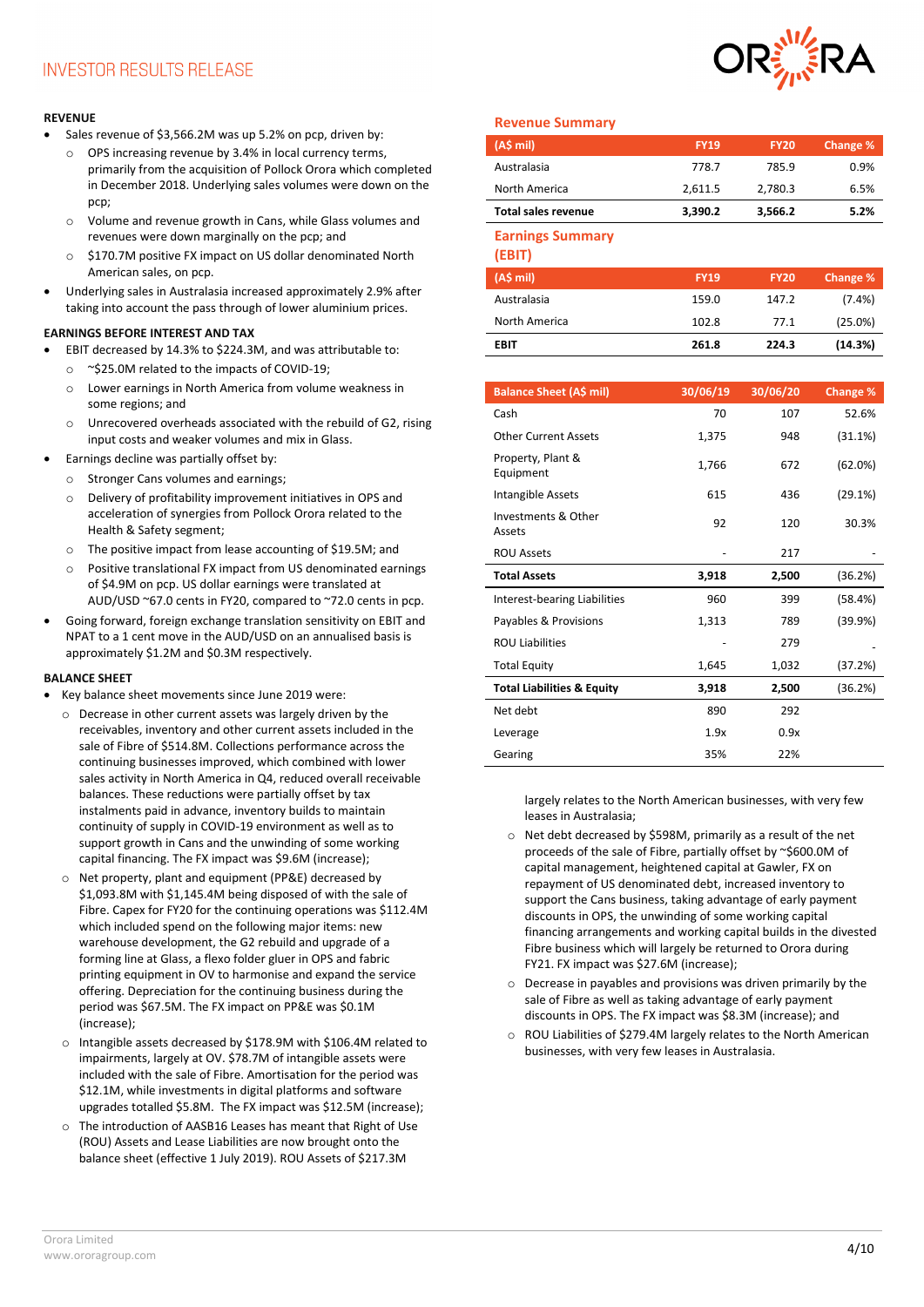

#### **CASH FLOW – CONTINUING OPERATIONS**

- Earnings were converted into cash as forecast with operating cash flow of \$169.8M, down on pcp by 30.0%.
- Cash conversion of 54.2% was lower than 70.7% reported in the pcp.
- Main movements / points to note in cash flow of continuing operations include:
	- o Decrease in cash EBITDA (sum of EBITDA and non-cash items), in line with lower earnings;
	- o Inventory build to support the Cans business volume growth and ensure continuity of supply to customers in the event of supply risk in light of COVID-19;
	- o Early payment of payables in North America to capture settlement discounts and unwind of some supplier financing arrangements; and
	- o Gross capex (base and growth) was approximately 167.0% of underlying depreciation. The G2 rebuild of ~\$50.0M was a major contributor to the heightened capital investment in FY20.
- Average total working capital to sales was 8.3% (8.4% in pcp), with year-on-year sales moving in line with average working capital.
	- o The medium term management target for average total working capital to sales is to be less than 10.0%.

# **Cash Flow – continuing operations**

<sup>13</sup> Group includes values pertaining to continuing and discontinuing operations.

| Cash Flow (A\$ mil)                         | <b>FY19</b> | <b>FY20</b> | <b>Change %</b> |
|---------------------------------------------|-------------|-------------|-----------------|
| <b>EBITDA</b>                               | 336.9       | 349.8       | 3.8%            |
| Leases $12$                                 |             | (65.9)      |                 |
| Non-cash Items                              | 6.0         | 29.5        |                 |
| <b>Cash EBITDA</b>                          | 342.9       | 313.4       | (8.6%)          |
| Movement in Total<br><b>Working Capital</b> | (45.5)      | (69.0)      |                 |
| Base capex                                  | (56.6)      | (84.4)      |                 |
| Sale proceeds                               | 1.7         | 9.9         |                 |
| Operating cash flow                         | 242.5       | 169.8       | $(30.0\%)$      |
| Cash significant Items                      | (25.0)      | (42.1)      |                 |
| Operating free cash flow                    | 217.5       | 127.7       |                 |
| Interest – Group <sup>13</sup>              | (43.1)      | (44.6)      |                 |
| Tax - Group                                 | (39.4)      | (49.1)      |                 |
| Growth capex                                | (33.6)      | (33.0)      |                 |
| Free cash available<br>to shareholders      | 101.4       | 1.0         |                 |
| Cash conversion                             | 70.7%       | 54.2%       |                 |

<span id="page-4-0"></span><sup>&</sup>lt;sup>12</sup> Cash impact of AASB16 Leases has been included in operating cash to provide a like-for-like cash EBITDA (includes principal and interest).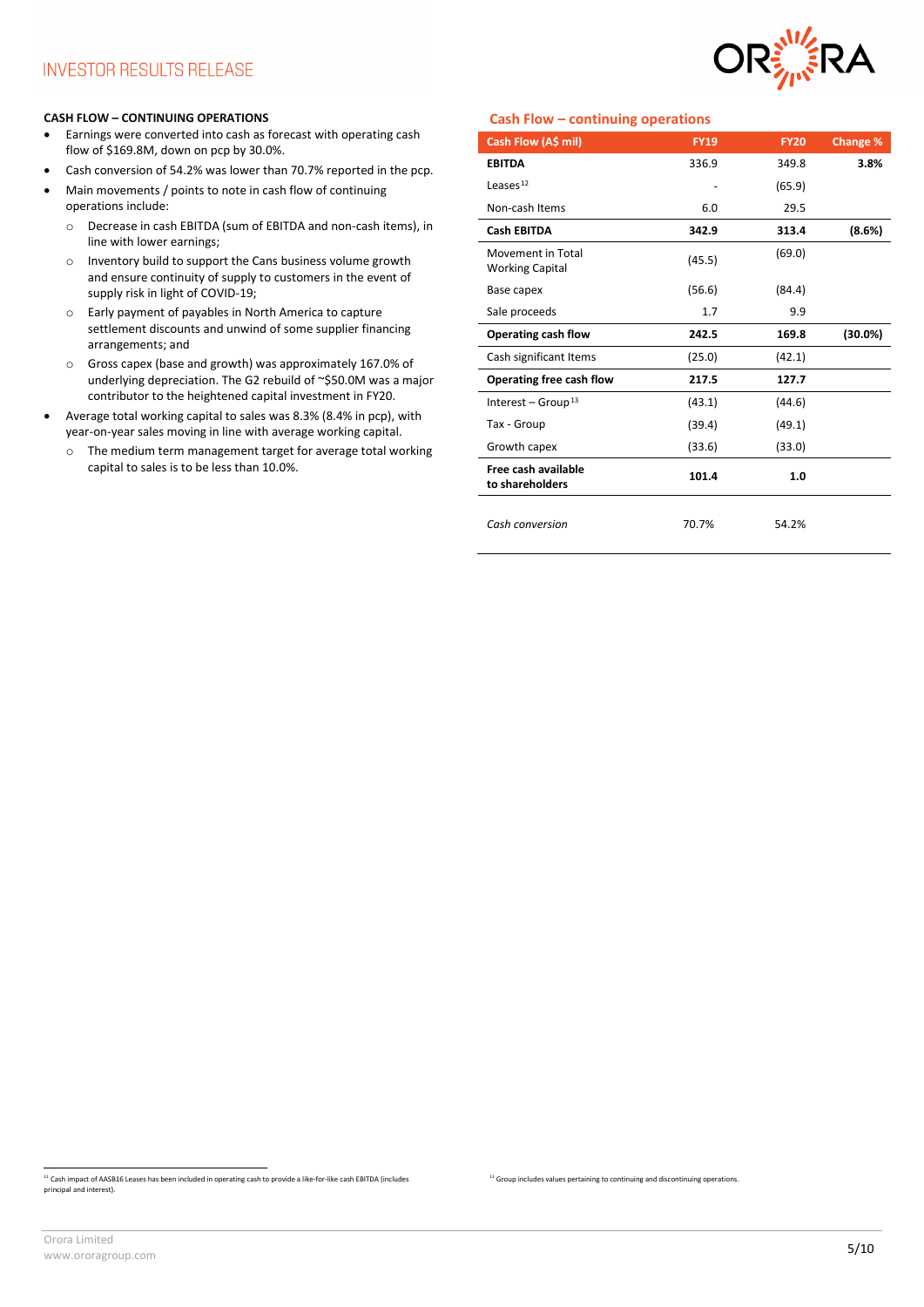# AUSTRALASIA – Continuing Operations

# **KEY POINTS**

- Australasia EBIT declined by \$11.8M to \$147.2M, 7.4% lower than the pcp.
- The decline in EBIT reflected the previously announced second half cost headwinds related to the G2 rebuild (~\$8.0M) and increased gas prices (~\$1.5M) as well as higher annual insurance costs  $(^{\sim}$ \$1.0M).
- A further net ~\$3.0M related to COVID-19 impacts, largely due to operational inefficiencies caused by volatility in volumes and unfavourable mix in both Glass and Cans. Overall glass volumes were down on the pcp. These headwinds were partially offset by the continued growth in Cans volumes.
- Return on sales decreased by 170 bps from 20.4% to 18.7%, in line with the aforementioned cost headwinds.
- Underlying sales in Australasia increased 2.9% after taking into account the pass through of lower aluminium prices.
- Operating Cash Flow was in line with expectations at \$120.0M.
- Cash conversion was below pcp at ~58.0%. In comparison to pcp, cash EBITDA declined in line with lower earnings, investments in working capital were made through an increase in aluminium inventories to support growth and ensure continuity of supply to Cans customers and some customer/vendor finance products were unwound. Base Capex was materially higher due to the G2 rebuild. These amounts more than offset the benefits of extended aluminium terms in 1H20 and the receipt of a \$9.0M instalment in relation to reaching several key milestones at Petrie.
- Cash conversion in FY21 and beyond is expected to be greater than 70.0%.
- RoAFE was 27.0%, down from 30.3% in the pcp, with lower earnings, recent capital upgrades and higher inventories leading to the decline.
- EBIT includes a \$1.0M benefit from lease accounting.
- Economic conditions in Australia remain weak and uncertain, particularly in Victoria, due to the continuing impact from COVID-19.

#### **COVID-19 IMPACT**

- The Beverage businesses are classified as essential services.
- In Cans, while volumes across the second half were up on the pcp, the profile was different. This was driven by stronger volumes in the grocery channel in March/early April as the "stay at home" orders led to consumers pantry stocking. This demand dropped off in late April/May but then recovered back to more normal levels in June. The demand in the route trade has been subdued since March which has an adverse impact on volumes and mix.
- Glass sales volumes followed a very similar trend to Cans, especially in the beer segment. Overall, volumes in Q4 were slightly down on the pcp, largely due to lower export wine volumes.
- The G2 rebuild was successfully completed during the period with commissioning now complete. The rebuild was delayed by ~2 weeks not only due to changes in working conditions and methods as a result of COVID-19, but also the ability to mobilise key vendors and commissioning engineers.

### **BEVERAGE BUSINESS GROUP**

#### **Beverage Cans:**

• Volumes were up on the pcp, underpinned by steady volumes in carbonated soft drinks (CSD) (including volumes transitioning from other substrates), growth in both mainstream (switch from glass) and craft beer segments. Volumes continued to increase in nonalcoholic beverages such as still and sparkling water.



| (A\$ mil)                            | <b>FY19</b> | <b>FY20</b> | Change %  |
|--------------------------------------|-------------|-------------|-----------|
| Sales Revenue                        | 778.7       | 785.9       | 0.9%      |
| <b>EBIT</b>                          | 159.0       | 147.2       | $(7.4\%)$ |
| <b>EBIT Margin %</b>                 | 20.4%       | 18.7%       |           |
| RoAFE                                | 30.3%       | 27.0%       |           |
| <b>Segment Cash Flow</b>             |             |             |           |
| (AS mil)                             | <b>FY19</b> | <b>FY20</b> | Change %  |
| <b>EBITDA</b>                        | 201.0       | 192.3       | (4.3%)    |
| Leases                               |             | (6.1)       |           |
| Non-cash Items                       | 14.3        | 21.0        |           |
| Movement in Total Working<br>Capital | (27.8)      | (35.1)      |           |
| <b>Base Capex</b>                    | (28.1)      | (61.6)      |           |
| Sale Proceeds                        |             | 9.5         |           |
| <b>Operating Cash Flow</b>           | 159.4       | 120.0       | (24.8%)   |
| <b>Cash Significant Items</b>        | (25.0)      | (20.6)      |           |
| <b>Operating Free Cash Flow</b>      | 134.4       | 99.4        |           |
| <b>Cash Conversion</b>               | 74.0%       | 57.9%       |           |

• Earnings were higher due to the increased sales volumes, however due to the volatility in volumes, operational efficiency was adversely impacted.

#### **Glass:**

- Overall volumes were down moderately on the pcp. Volumes were lower in some wine markets (largely export) and beer, offset in part by new customer wins in non-alcoholic beverages such as kombucha.
- While there is an ongoing focus on operational cost improvement, this was more than offset by unfavourable product mix, the impact of increased insurance and gas prices and the earnings impact associated with the G2 rebuild. Earnings were down on the pcp.

#### **Closures:**

• Volumes were lower on the pcp reflecting softness in some wine markets, resulting in a small reduction in earnings.

# **INNOVATION & GROWTH UPDATE**

- Orora currently recycles ~80% of South Australia's Container Deposit Scheme (CDS) glass volumes. Commencing in October 2020, Glass will recycle a high proportion of the Western Australian CDS glass volumes, transporting the recycled glass to South Australia. This will increase Orora's recycled glass content over time from ~25% to ~35%. The business will continue to seek further opportunities to source recycled content.
- In continuing best in class decoration and product differentiation, the Cans business commissioned a new state of the art Digital Proofing Printer at Dandenong, Victoria. The Digital Proofing Printer materially improves the time taken to produce prototype designs and short run promotional products, enabling greater customer engagement through further product customisation.
- Investment has continued in the Industry 4.0 plant efficiency initiative. A data analytics platform which was successfully piloted at a single site in FY20, is now being been rolled out to all Cans body sites to provide better data to problem solve and improve efficiencies.
- In 1H18, the Glass business committed ~\$35.0M to build a new warehouse at Gawler to enable Orora to hold inventory onsite and further reduce offsite pallet storage and transport costs. The project was completed on time and on budget in December 2019, with final commissioning of autonomous pallet stacking vehicles completed in 2H20. The investment is expected to deliver a return of ~15% by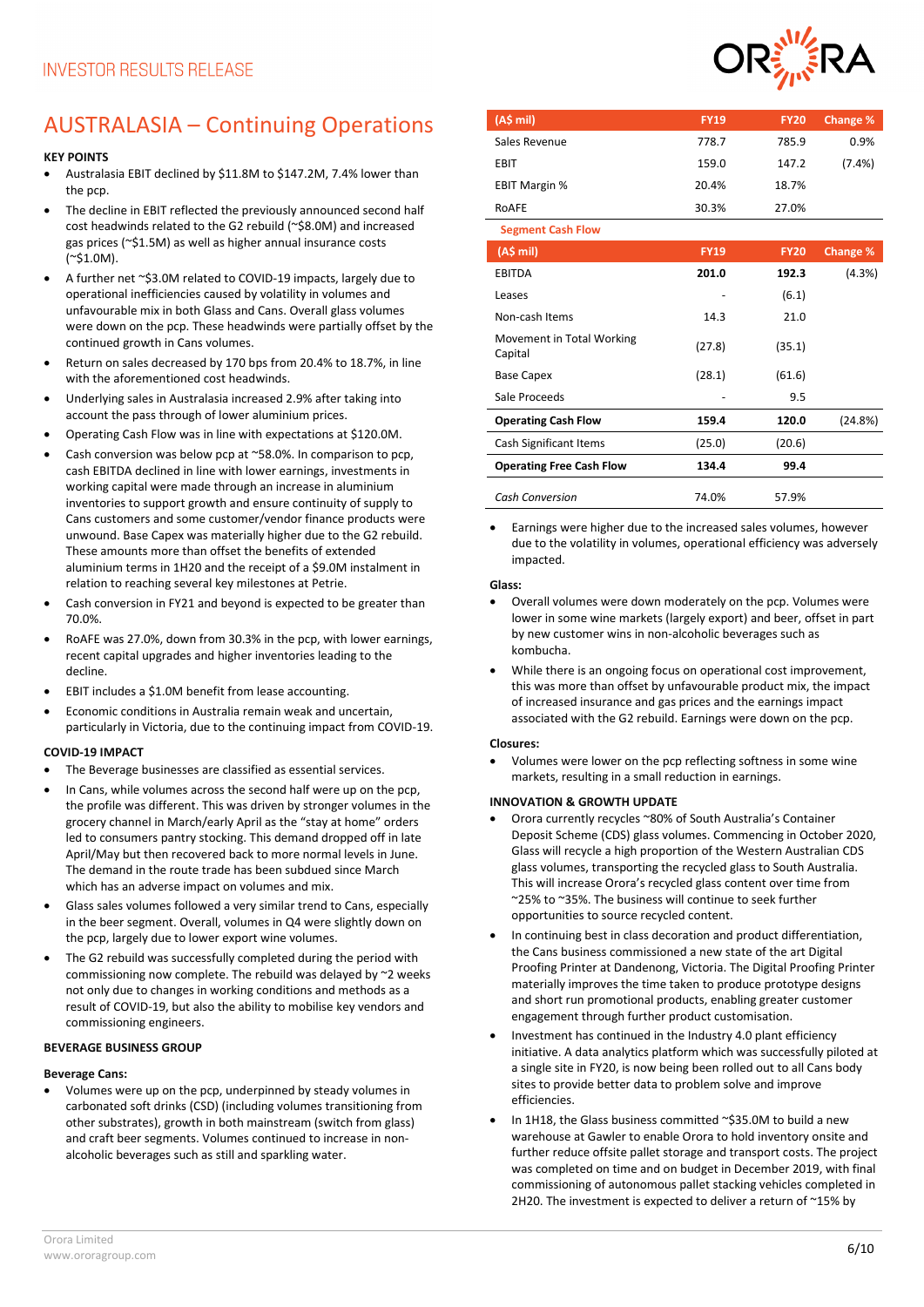

reducing the cost of offsite storage and cartage. These benefits gradually commenced through the second half of FY20, with the full benefit to be achieved in FY21.

- While G2 was offline, the second forming line (first line was upgraded in 2017) was also upgraded for a cost of ~\$10.0M. This will add ~10M bottles of annual capacity.
- Orora continues to invest in capacity and innovation to produce best in class products and services. At Glass, approximately \$200 million has been invested in the world class Gawler facility over the last five years, including the G2 furnace rebuild, capacity expansions, mould insourcing, system upgrades and on-site, highly automated warehouse capacity.
- At Cans, lines have been upgraded in Auckland and Sydney to produce multi size products while the decoration and differentiation capability is market leading. Cans continues to explore a number of innovative concepts in aluminium containers.
- With the positive outlook for can volume growth and with the support of customers as appropriate, a range of plant upgrades or capacity expansions are likely to be made in the medium term.

#### **PERSPECTIVES FOR 2021**

- The Australasian business will look to identify and implement cost reduction initiatives as well as reinvest in upgrades to the asset base, new capacity and new sites with the support of customers. This is consistent with Orora's approach over recent years to offset ongoing headwinds, in addition to pursuing organic and inorganic growth.
- With the success of investments in Australasia to date, investment in innovation will continue to enhance the value proposition and / or improve productivity and drive earnings growth of the Australasian business.
- The most recent wine vintage was weaker and exports are expected to remain subdued. Orora expects industry wine bottle volumes to decline in FY21.
- The anticipated net cost headwind from energy price increases in 1H21 will be ~\$1.5M. Energy prices are expected to remain steady beyond this reset.
- The negative impact on EBIT in 2H20 of ~\$8.0M associated with the rebuild of G2 will largely unwind in 2H21, with the expected benefit to be in the order of ~\$6.0M.
- A further \$1.5M of increased insurance costs will impact the Australasian business in FY21.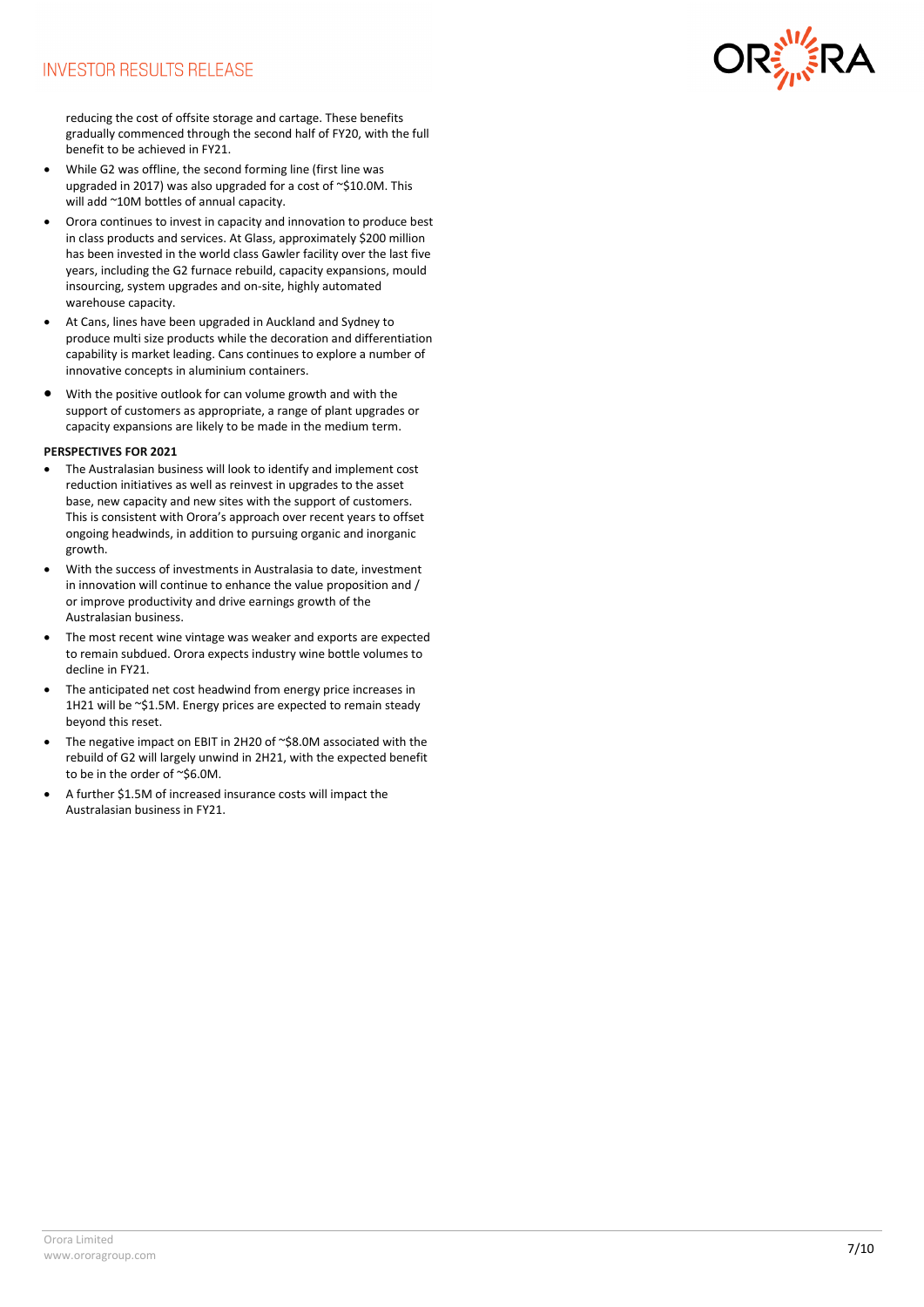# NORTH AMERICA

# **KEY POINTS**

- North America's EBIT declined 25.0% to \$77.1M.
- In local currency terms, EBIT declined 29.6% to US\$51.8M. The estimated net impact of COVID-19 in North America was ~US\$15.0M. This is a result of market conditions impacting volumes and EBIT margins in OPS while OV revenue (excluding LA) declined ~35.0% in Q4 as retail customers in particular were impacted by store closures. These combined with other factors flowed through to the EBIT margin which was lower at 2.8% (3.9% in pcp).
- Sales were flat at US\$1,866,4M. Net organic sales were down in OPS, while sales also declined in OV.
- Revenue synergy realisation from the Texas based Pollock acquisition was accelerated during COVID-19 by leveraging supply lines and introducing a range of Health & Safety based products across the broader Landsberg business. This led to an increase in revenues in that segment of more than ~US\$10.0M.
- Operating Cash Flow was in line with expectations at \$49.8M, down from \$83.1M in the pcp, with cash conversion also declining to ~47.0% (~65.0% in pcp). The decrease in cash conversion was driven by increased working capital by electing to pay suppliers early to take advantage of settlement discounts (~US\$30.0M), offset by reduced capital spend as the businesses focused on organic earnings improvement programs.
- Cash conversion in FY21 and beyond is expected to be greater than 70.0%.
- RoAFE declined by 360bps to 9.0% in line with lower earnings.
- EBIT includes a positive A\$4.9M FX translation impact and A\$18.4M (US\$12.3M) benefit from lease accounting.

# **COVID-19 IMPACT**

- Both OPS and OV are classified as essential services.
- The impact of COVID-19 on North America was materially greater than that felt in Australasia. Refer to OPS and OV commentary below.
- The businesses successfully managed the safety of Orora's people and continue to provide effective service to customers while focussing on a realignment of operating costs commensurate with prevailing volumes, with performance recently stabilising across both businesses.

# **ORORA PACKAGING SOLUTIONS**

- OPS delivered constant currency revenue growth of approximately 3.4%, all from acquisitions, with underlying revenues down on the pcp. This was largely a reflection of challenging market conditions experienced across the OPS business as a result of COVID-19.
- EBIT was lower than the pcp.
- While the gross margin percentage continued to improve throughout the year, the reduction in volumes resulted in lower earnings.
- Underlying EBIT margins declined to 3.1% from 4.1% in the pcp but were in line with 2H19 on lower revenue.
- The EBIT margin decline compared to the pcp was the result of generally tough market conditions, exacerbated by the revenue declines as a result of COVID-19.

# **OPS IMPROVEMENT PROGRAM**

• The comprehensive OPS improvement program announced in 1H20 was supplemented with further initiatives across all facets of the business with a focus on adapting the product offering, preserving and growing volume with existing and new customers, margin improvement and efficiency / cost reduction. Many of these initiatives have proven successful, with further activity continuing. Examples include:



| (AS mil)              | <b>FY19</b> | <b>FY20</b> | Change % |
|-----------------------|-------------|-------------|----------|
| Sales Revenue         | 2,611.5     | 2,780.3     | 6.5%     |
| EBIT                  | 102.8       | 77.1        | (25.0%)  |
| <b>EBIT Margin %</b>  | 3.9%        | 2.8%        |          |
| ROAFE                 | 12.6%       | 9.0%        |          |
|                       |             |             |          |
| (US <sub>5</sub> mil) | <b>FY19</b> | <b>FY20</b> | Change % |

| Sales Revenue | 1,867.8 | 1,866.4 | $(0.1\%)$ |
|---------------|---------|---------|-----------|
| EBIT          | 73.6    | 51.8    | (29.6%)   |
|               |         |         |           |

#### **Segment Cash Flow**

| (A\$ mi)                             | <b>FY19</b> | <b>FY20</b> | Change % |
|--------------------------------------|-------------|-------------|----------|
| <b>EBITDA</b>                        | 135.9       | 157.5       | 15.9%    |
| Leases                               |             | (59.8)      |          |
| Non-cash Items                       | (8.3)       | 8.5         |          |
| Movement in Total Working<br>Capital | (17.7)      | (33.9)      |          |
| <b>Base Capex</b>                    | (28.5)      | (22.8)      |          |
| Sale Proceeds                        | 1.7         | 0.4         |          |
| <b>Operating Cash Flow</b>           | 83.1        | 49.8        | (40.1%)  |
| Cash Significant Items               |             | (21.5)      |          |
| <b>Operating Free Cash Flow</b>      | 83.1        | 28.3        |          |
| <b>Cash Conversion</b>               | 65.1%       | 46.9%       |          |

- o The total workforce was reduced by approximately 200 (~100 in 1H20 and a further ~100 in 2H20);
- o An OPS wide price increase (mainly cost recovery in nature) was implemented in late Q2 / early Q3 with negligible customer resistance;
- o Sourcing and procurement of high demand products such as masks, gloves, sanitiser and janitorial products though Pollock Orora; and
- o Modified work schedules, access to the Federal Government's CARES program (no EBIT impact), furlough of staff and the elimination of all overtime and discretionary spending such as travel.
- Gross margin improvement initiatives are continuing to positively impact with the exit rate percentage ~60 bps higher than the pcp. This is being enabled by the ongoing optimisation of the ERP implementation, which has enhanced decision making on price, procurement and costs to serve.

# **ORORA VISUAL**

- While OV's Q3 was in line with 1H20 performance, the impacts of COVID-19 were felt immediately from late Q3 with retailers closing stores and many promotional resets being deferred.
- $Q4$  revenue declined by  $\approx$ 35.0% on the pcp and the business recorded a loss of approximately US\$5.0M for the year.
- There are opportunities to drive profit growth and improve returns – the immediate focus is on reducing costs while at the same time positioning to rebuild revenue growth as end markets recover.
- In relation to cost reduction, in addition to resetting costs across the business, the OV Los Angeles site has been closed. With the loss of customers in the entertainment segment during 1H20 and COVID-19 related closure of cinemas nationwide, OV has consolidated its west coast operating footprint to Orange County. The consolidation maintains consistent capabilities across the country and will create synergies for the Californian footprint. The costs of this site closure are included in the significant item expense.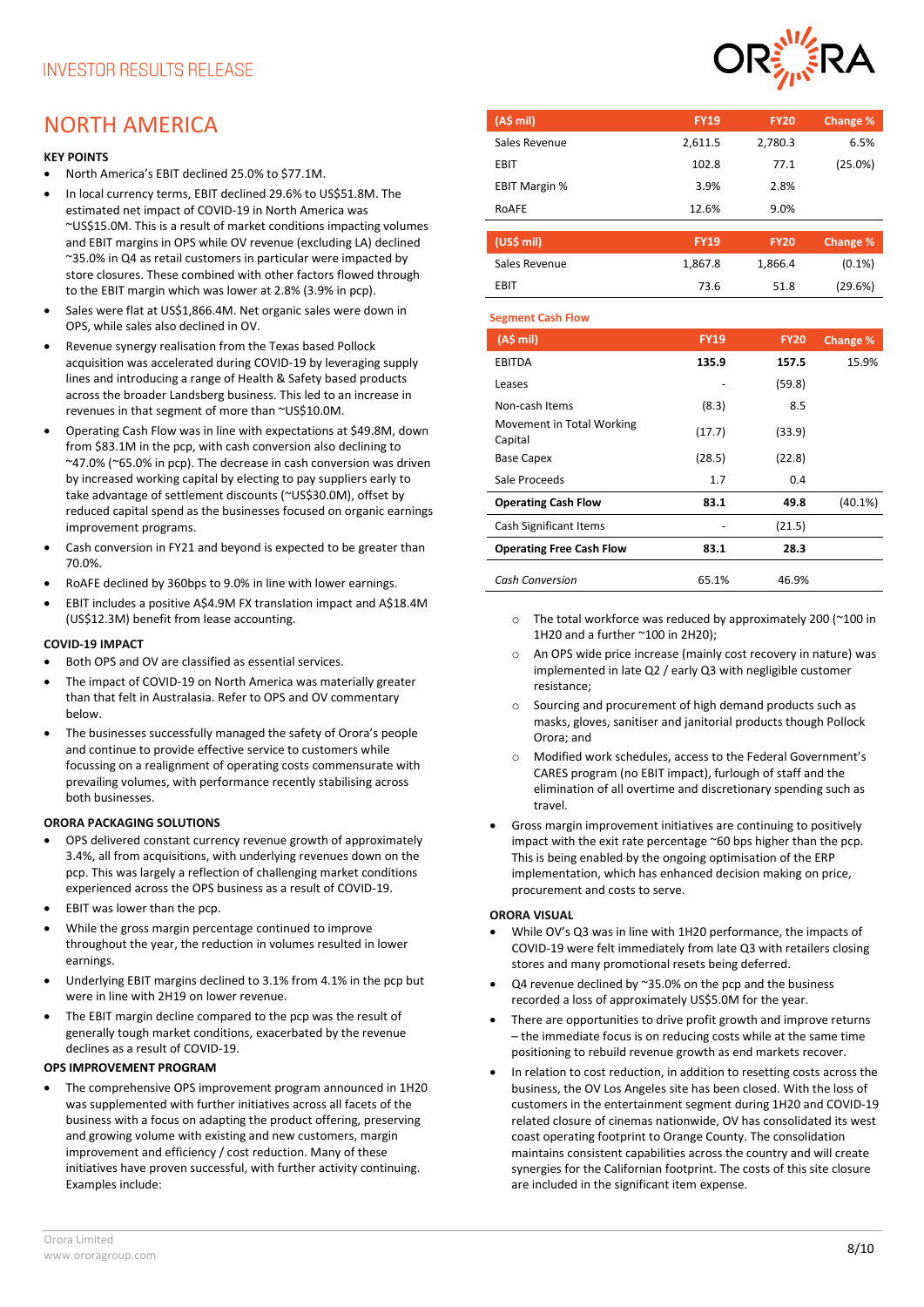• In terms of revenues, OV has been able to pivot and provide COVID-19 related signage and had some new customer wins in the large supermarkets segment. Defensive end segments including food, beverage, horticulture and education now represent over 60% of the revenue base.

# **INNOVATION AND GROWTH UPDATE**

- The OPS improvement program initiatives will continue in FY21 with incremental benefits expected. The journey to previously experienced EBIT margins will take time, but the increase in gross margin percentage, even during COVID-19, supports the work undertaken to date.
- OPS is investing in a new digital platform to replace legacy web portals to encourage better customer engagement by offering customised products via digital channels. This platform is expected to be live by the third quarter of FY21.
- OPS has continued to integrate new talent into the business with new senior leaders recently joining and more expected in the year ahead.
- While temporarily disrupted by COVID-19, the integration of Pollock Orora continues. The delivery of revenue synergies in the Health and Safety segment across Landsberg ahead of schedule has been positive.
- Orora Visual continues to build its value proposition to serve national customers with a consistent point of purchase, visual communications and fulfilment offering across multiple locations. A new fabric line was commissioned in Orange County in the first half and a second line was commissioned in New Jersey in the second half to supplement the existing line at that location. These fabric lines are gaining traction with high levels of utilisation booked through the first half of FY21.
- Orora Visual continues to invest in digital technology including Customer and Consumer Engagement capability and print on demand solutions.

#### **PERSPECTIVES FOR 2021**

- The focus for the North American businesses is to consolidate and deliver on the existing earnings improvement programs, including sales growth, margin improvement and cost efficiency, noting these programs are likely to take some time to reach full expectation. The continued improvement in gross margin in OPS provides optimism.
- While both businesses have recently experienced stabilising performance, market conditions in North America remain challenging with ongoing uncertainty surrounding COVID-19. The effects are particularly prominent in California and Texas, which represent ~60% of total North American revenue.
- OPS will continue to progress the integration of Pollock Orora.
- M&A in the current businesses is not a priority in FY21.
- US\$1.5M of escalating insurance costs will impact the North American business in FY21.



# CAPITAL MANAGEMENT

- Orora returned ~\$600.0M, or 49.7cps to shareholders in June 2020, comprising two components:
	- o capital return of A\$150.0M 12.4 cents per share
	- o special dividend of A\$450.0M 37.3 cents per share (50% franked)
- At the same time, an equal and proportionate share consolidation of ~0.8 shares for every one share (i.e. 5 shares became 4) was undertaken, to adjust Orora's number of shares for the quantum of the cash return.
- Orora will commence an on-market buyback in September of up to ten percent of total shares, totalling ~\$230.0M.

# **CORPORATE**

- Corporate costs have been allocated to the continuing business segments with prior year's figures being restated for comparison.
- Ongoing Corporate costs are expected to reduce commensurate with those previously allocated to the Australasian Fibre business. Accordingly, the expectation is there will be minimal stranded costs.
- During the year, in terms of debt facilities, the Group entered into several new bilateral facilities:
	- o a \$35.0M bilateral facility due to mature in January 2022;
	- o a \$35.0M bilateral facility due to mature in April 2021; and
	- o a \$25.0M bilateral facility due to mature in March 2021.
- There were no material changes to banking counterparties or commercial terms across these facilities.
- A part repayment of US\$7.0M was made to USPP debt holders.
- After the completion of the sale of the Fibre business, Orora also cancelled or reduced several of its facilities, including:
	- o cancelling a \$50.0M bilateral facility that was due to mature in September 2020;
	- o reducing the USD revolving facility due to mature in April 2024 from US\$300.0M to US\$150.0M; and
	- o reducing the revolving multicurrency facility due to mature in April 2022 from \$450.0M to \$350.0M.
- Orora has substantial headroom within current facilities and does not have any material maturities until April 2022.
- While it remains complex, the decommissioning of the Petrie site is progressing as expected, with several milestones completed. Approximately \$20.0M was spent on decommissioning in the year, with a similar level of expenditure likely in FY21.

# CONFERENCE CALL

Orora is hosting a conference call for investors and analysts at 11:00am today. The audio cast will be available on the Orora website, [www.ororagroup.com,](http://www.ororagroup.com/) within 24 hours.